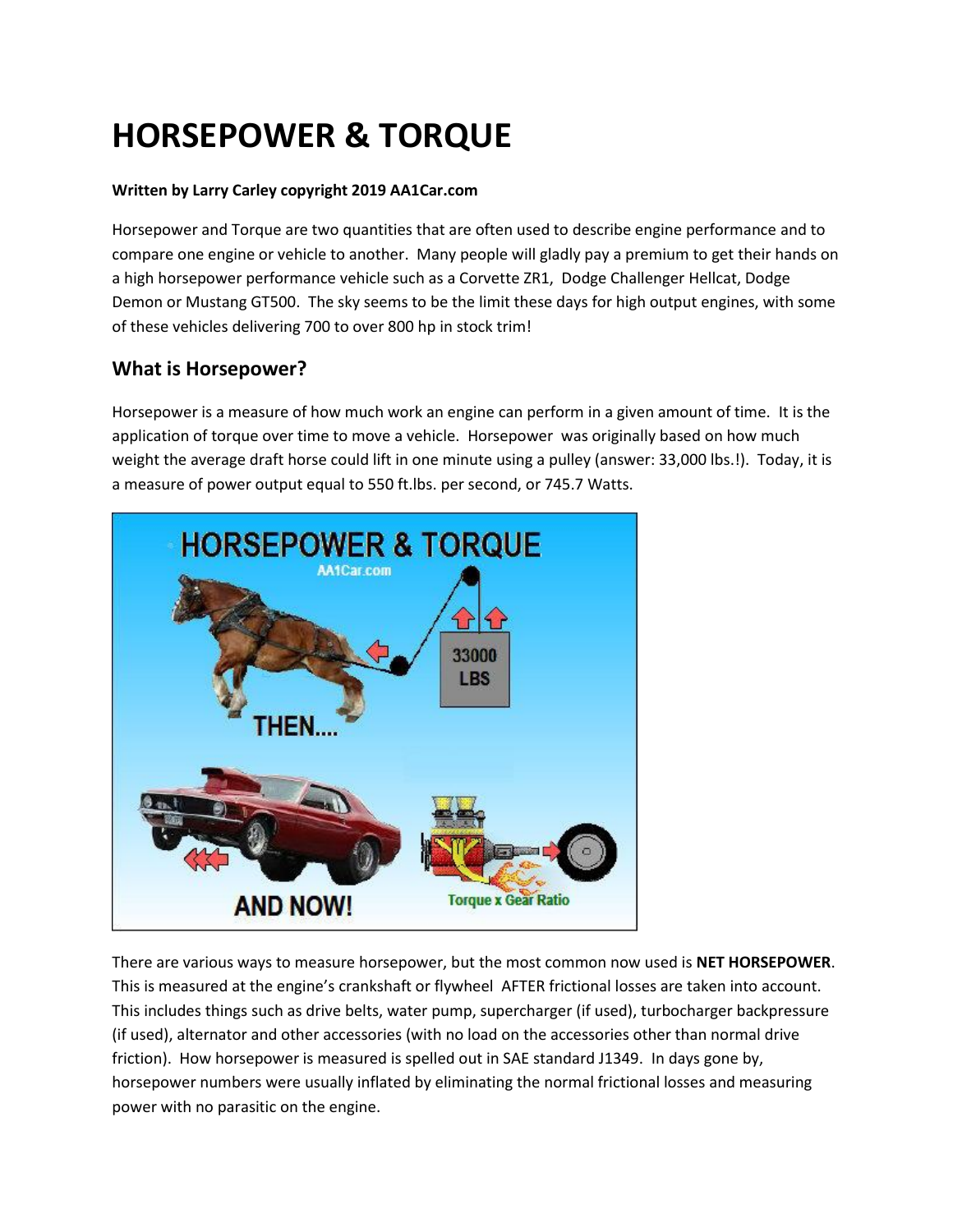NOTE: An engine's net horsepower rating does not take into account frictional losses in the transmission and drivetrain, which can reduce power at the drive wheels by 30 to 40 hp or more. That's why running your vehicle on a chassis dyno and measuring **rear-wheel horsepower** is to most accurate method of determining how much power is actually reaching the road.

Something else you should know is that an engine's net horsepower rating is the peak horsepower it produces, typically around 5,500 to 6,500 RPM or higher. Horsepower output starts out low at idle (maybe only 40 or 50 hp in a typical V8), then gradually increases with engine speed. The higher the engine revs, the more air and fuel it burns, and the more power it makes. Eventually it reaches a point where the power output peaks and begins to drop off because of limitations in airflow (restrictions in the intake system, throttle body, intake manifold, cylinder heads and/or exhaust backpressure).

Horsepower is not measured directly on a dyno. Rather, the dyno measures torque and then calculates a horsepower number based on the engine's torque output.

#### **Horsepower = (Torque x RPM) divided by 5252**

Horsepower readings can be converted to Kilowatt readings using this formula:

#### **Killowats = Torque (in N.m) x RPM divided by 9549**

## **What is Torque?**

Torque is the amount of rotational twisting force an engine generates at the crankshaft. Torque is usually expressed in pounds-feet (lb. ft), or Newton Meters (N.m).

#### **Torque = (Horsepower x 5252) divided by Engine RPM**

Engine torque is measured on a dyno by applying a calibrated resistance to the power output of the engine (a water brake or an eddy current brake on the dyno). On an engine dyno, the load is connected to the engine's flywheel via a driveshaft. On a chassis dyno, the load is applied to the rollers that are driven by the vehicle's tires.

Torque and horsepower results must then be "corrected" to compensate for differences in local altitude (barometric pressure), temperature and humidity. All of this is spelled out in the SAE J1349 standard for how torque and horsepower should be measured. Such corrections are needed because thinner air at higher altitudes reduces an engine's power output . So does hotter drier air. If the dyno results are not corrected, they can be misleading and result in lower than expected numbers. Likewise, an unscrupulous dyno operator can play with the correction factor to inflate or exaggerate the horsepower and torque numbers.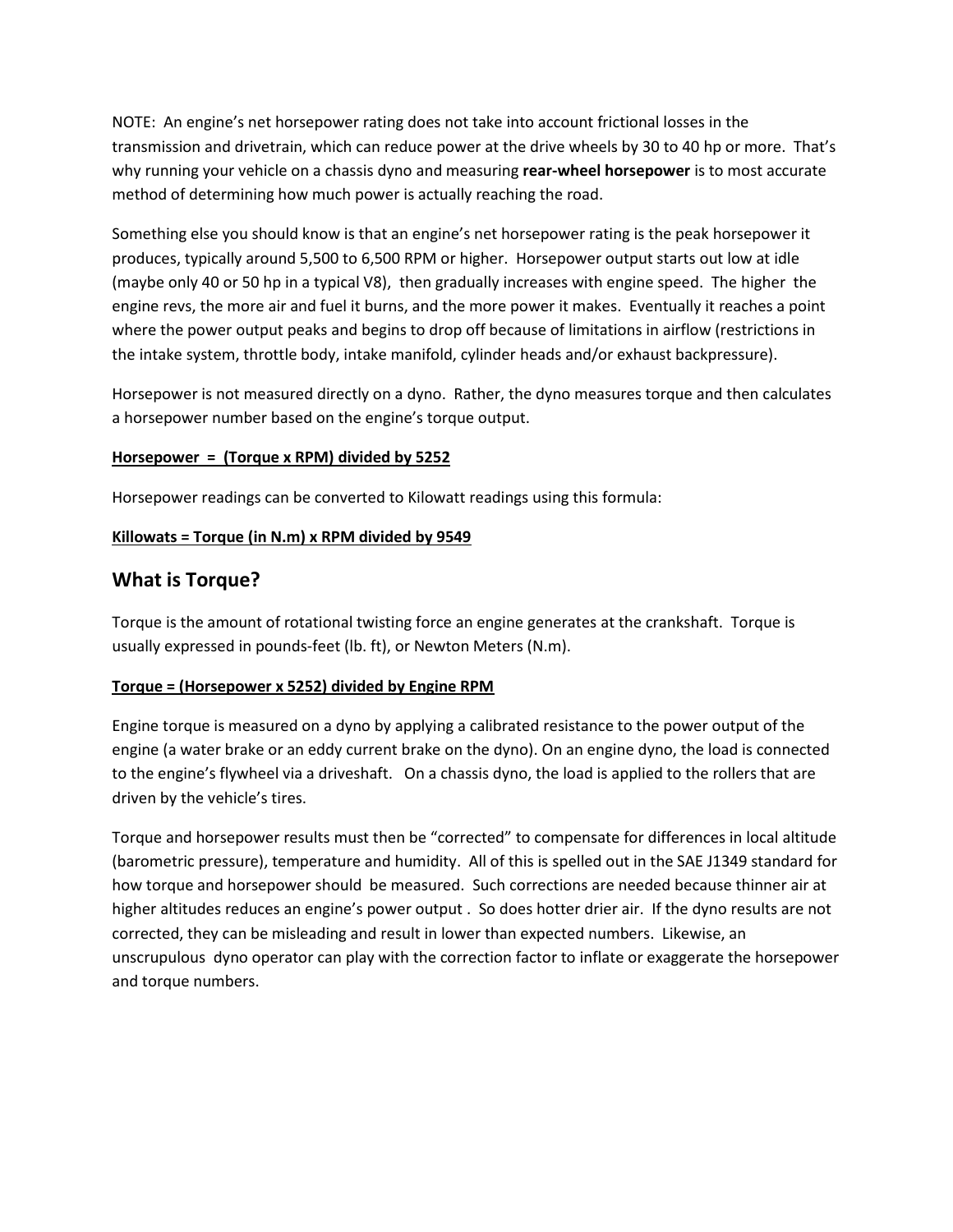

When you look at an engine dyno graph of torque and horsepower output, the torque line always starts out high and the horsepower line always starts out low. As RPMs increase, torque goes up somewhat but not as fast as horsepower. Horsepower climbs quickly with RPM. When the engine reaches 5252 PRM, the torque and horsepower lines cross. Horsepower usually continues to climb before dropping off while torque continues to drop after 5252 RPM.

At low RPM, torque is gets the vehicle moving and helps it accelerate. At higher RPM, horsepower takes over and keeps then vehicle going. A crankshaft with a longer stroke will create more torque than a crankshaft with a shorter stroke because of the difference in leverage. It's the same concept as using a long handle wrench to tighten a bolt versus a shorter wrench. You can apply more force with the longer wrench because it has greater leverage.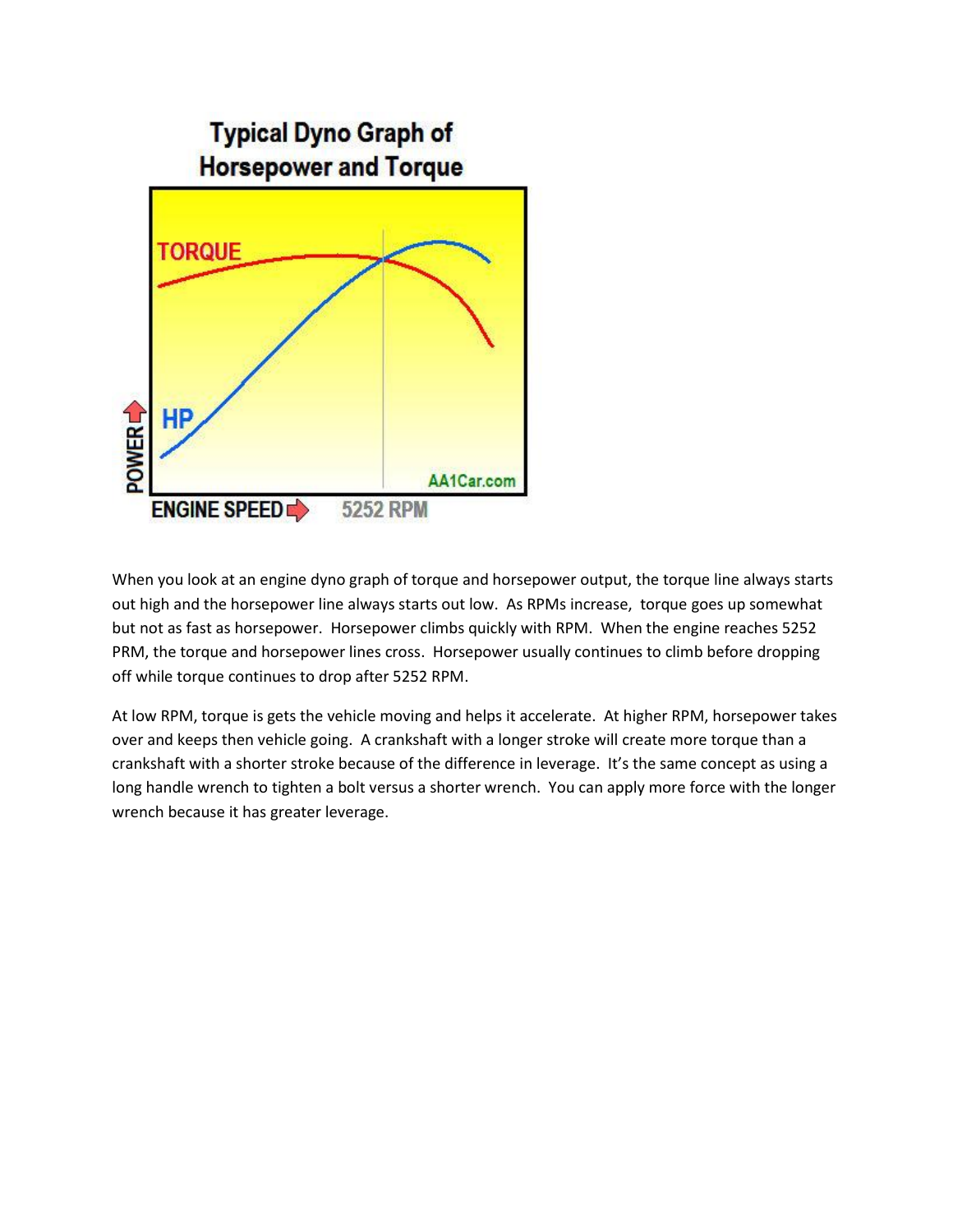

An engine that produces lot of low to mid-range torque (off-idle to 3,500 RPM) will provide better throttle response, acceleration and drivability on the street than an engine that makes most of its power at higher engine speeds. With a drag car or race car, high numeric gear ratios in both the transmission and differential can maximize the acceleration capabilities of an engine that makes most of its power above 6,000 RPM.

Factors that influence the RPM range where an engine produces peak torque include camshaft timing, duration and valve overlap (less duration and overlap increase low and mid-range torque), also the size (volume)of the intake runners in the cylinder head (high velocity flow is better for torque than huge flow numbers), the length of the intake runners (longer is better for torque), and the size of the throttle body or carburetor (bigger is better for peak horsepower, but too big reduces torque and throttle response).

The most common mistakes that amateurs make when building a performance engine is to over-cam it and to install a carburetor that is too big for the engine. A hot cam with too much valve overlap and duration reduces intake vacuum and kills low and mid-range torque. Always follow the camshaft manufacturer's recommendations for best results. As for carburetor sizing, the carb's Cubic Feet per Minute (CFM) rating should not exceed the displacement of the engine by more than about 10 to 15 percent for drivability, throttle response and good low to mid-range torque. On race engines it doesn't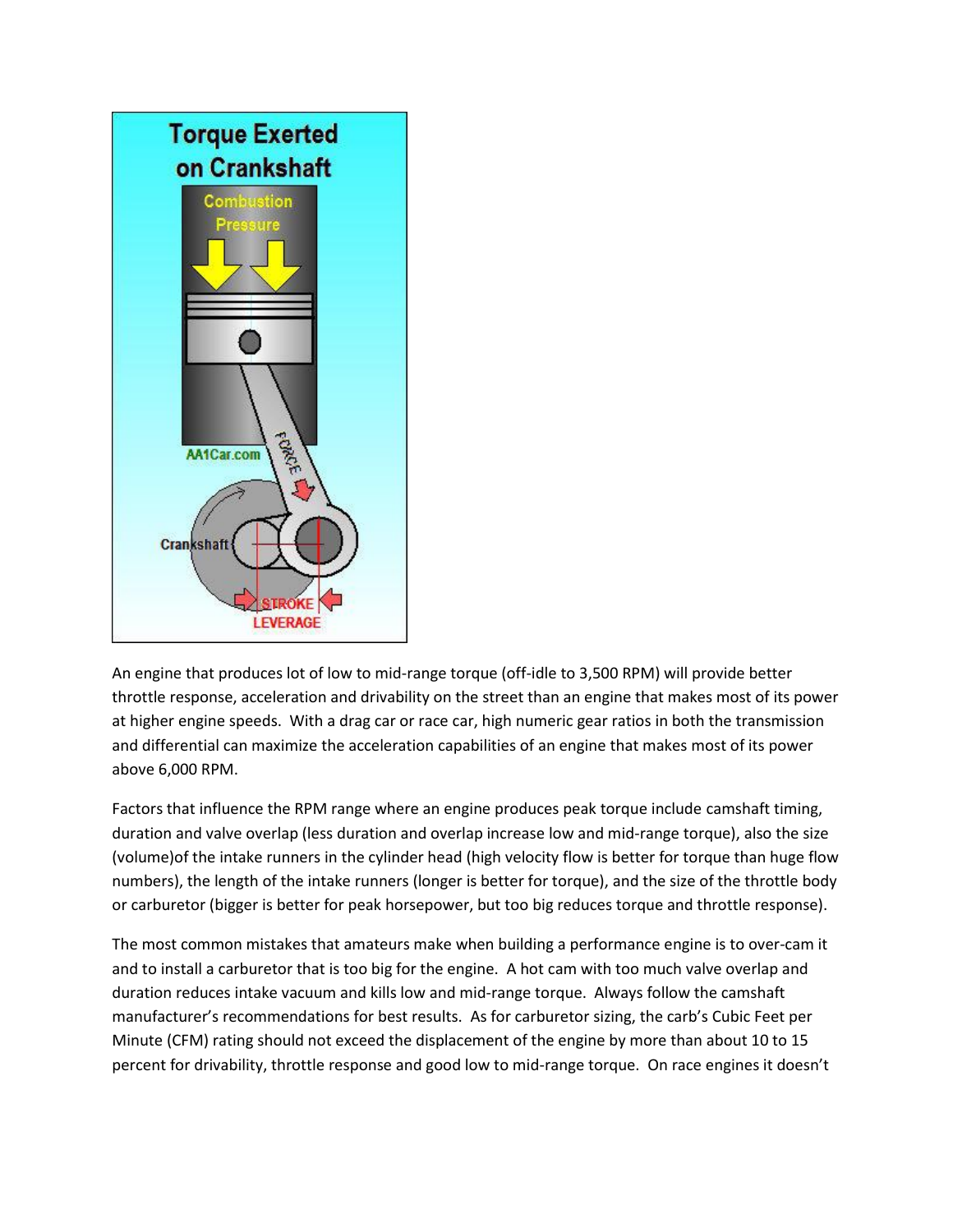matter because most race engines are built to deliver peak horsepower within a narrow high RPM range.

# **Torque Multiplication**

The cool thing about torque is that you can use gears to multiply the force exerted by the engine to the drive wheels. The higher the numeric ratio of the gearing, the greater the torque multiplication.

#### **Torque output at the wheels = Engine torque x transmission gear ratio x final drive ratio**

Vehicles powered by internal combustion engines have transmissions to multiply the amount of torque as the vehicle starts from a dead stop and accelerates. First gear may have a ratio of 2.5 to 1, which means an engine that produces say 200 lb.ft. of torque off idle will now produce 2.5 x 200 or 500 lb. ft. of torque through the transmission to the driveshaft.

The gear ratio in the differential also multiplies engine torque. If the rear drive ratio is 3 to 1, the torque being applied to the rear wheels will be multiplied again by a factor of 3 (3 x 500 = 1500 lb.ft.). This is why drag cars have high numeric final drive rations in the differential (4 or 5 to 1 for maximum acceleration down a quarter mile). High gear ratios, however, also makes the engine rev higher as it runs through the gears. This is not so good for fuel economy in a normal street driven vehicle, so the final drive ratios for most cars is 3 to 1 or less to reduce engine speed in top gear for better fuel economy.

# **What Horsepower and Torque Numbers Actually Do**

More horsepower and torque means faster acceleration. That's the bottom line. How fast a vehicle accelerates from 0 to 60 mph, 0 to 100 mph or runs a quarter mile depends on three things: power, weight and traction. Lots of horsepower (or torque), reduced body weight and good traction are what it takes to deliver neck-snapping acceleration.

Many of these high horsepower car cars can hit 60 mph in under 4 seconds. A Dodge Hellcat (707 hp) can hit 60 mph in 3.6 seconds and run the quarter mile in just under 11 seconds. The Dodge Demon (840 hp on race gas) is even faster, blasting to 60 mph in as little as 2.3 seconds (a feat that requires drag slicks, not street tires), and running the quarter mile in 9.9 seconds! A 2019 Corvette ZR1 (755 hp) can hit 60 mph in 2.9 seconds and run down the quarter mile in about 10.6 seconds on pump gas. As for the 2020 Mustang GT500 (760 hp), it will accelerate from 0 to 60 mph in about 3.3 seconds and run a quarter mile in about 10.7 seconds on street tires.

As impressive as these numbers are, they are mostly for bragging rights since few street driven vehicles need this kind of horsepower or acceleration. Although some of these cars will spend some of their time on a road course or drag strip, most will never be driven on a race track. What's more, once an engine's power level exceeds about 500 hp, traction becomes a major challenge. On dry pavement with soft rubber compound tires, the rear wheels can usually maintain traction if the vehicle is driven normally. But on damp pavement or a wet surface, these cars handle like hockey pucks and have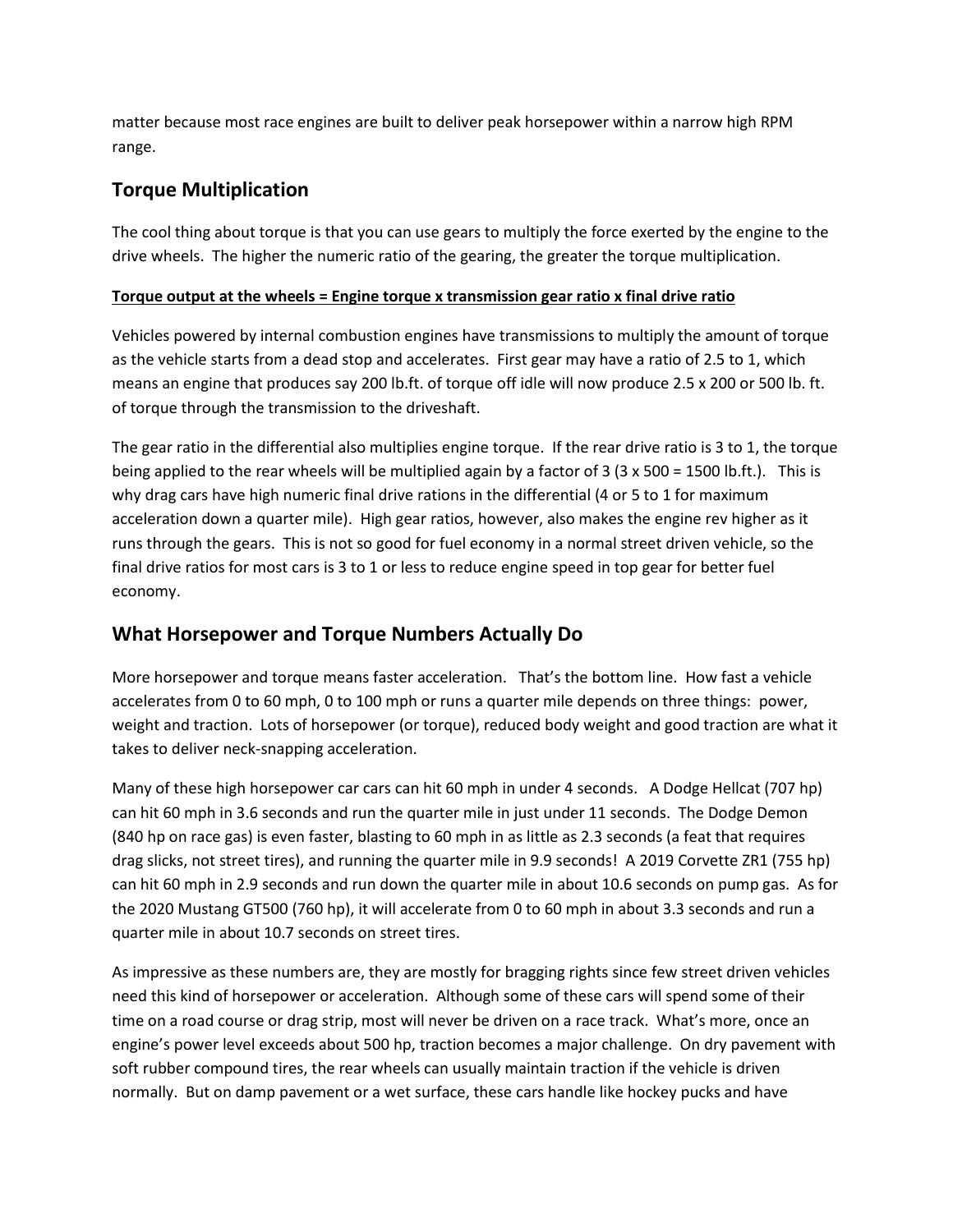minimal traction at best. Even with traction control, a really high horsepower vehicle can be tricky to drive on public roads.

## **Using Horsepower and Torque Numbers to Estimate Acceleration**

There are all kinds of complicated formulas for estimating how fast a vehicle will run a quarter mile. Factors that influence quarter mile speeds include peak engine horsepower/torque and the overall weight of the vehicle, and also traction (which is really hard to estimate), transmission and differential gear ratios, rear-wheel drive or all-wheel drive, weight distribution (front/rear ratio), and even aerodynamic wind resistance. How fast a vehicle actually runs a quarter mile and how fast it could theoretically run a quarter mile are usually two different numbers. Most vehicles fall short of their theoretical best because of excessive wheel spin, loss of traction, clutch slippage or poor driving skills.

## **Power- To-Weight Ratio**

The best (and simplest) predictor of how fast a vehicle can accelerate is its power- to-weight ratio.

The lower the ratio, the better because there is more horsepower to move each pound of vehicle mass.

#### **Power-to-weight ratio = Vehicle Weight divided by Horsepower.**

Power is what the engine delivers to the drive wheels on a chassis

Weight is the **Curb Weight** of the vehicle, plus the weight of the driver.

**Example:** A 5000 lb. SUV with a 300 hp engine will have a power-to-weight ratio of 16.7.

**Example:** A 4000 lb. car with a 400 hp engine will have a power-to-weight ratio of 10.

**Example**: A 1600 lb. Indy race car with a 700 hp engine will have a power-to-weight ratio of 2.28.

**Example:** A 2300 lb. Top Fuel dragster with 10,000 hp engine will have a power-to-weighty ratio of 0.22.

Which of these vehicles will accelerate the fastest? Obviously, the Top Fuel dragster because it has the best power-to-weight ratio. A Top Fuel dragster can blast from 0 to 60 mph in 0.8 seconds! It can also run a quarter mile (which has been reduced to 1000 feet for Top Fuel dragsters to keep speeds down for safety) in less than 4 seconds! The record for an actual quarter mile is 3.7 seconds at 330 mph!

#### **Improving Your Power-to-Weight Ratio**

You can improve acceleration times by increasing horsepower, reducing weight or both.

Bolt-on engine modifications such as a performance camshaft, larger throttle body or carburetor, better flowing heads, and a less restrictive exhaust system can add horsepower to any engine. Power adders such as nitrous oxide, a turbocharger or supercharger can boost horsepower even more.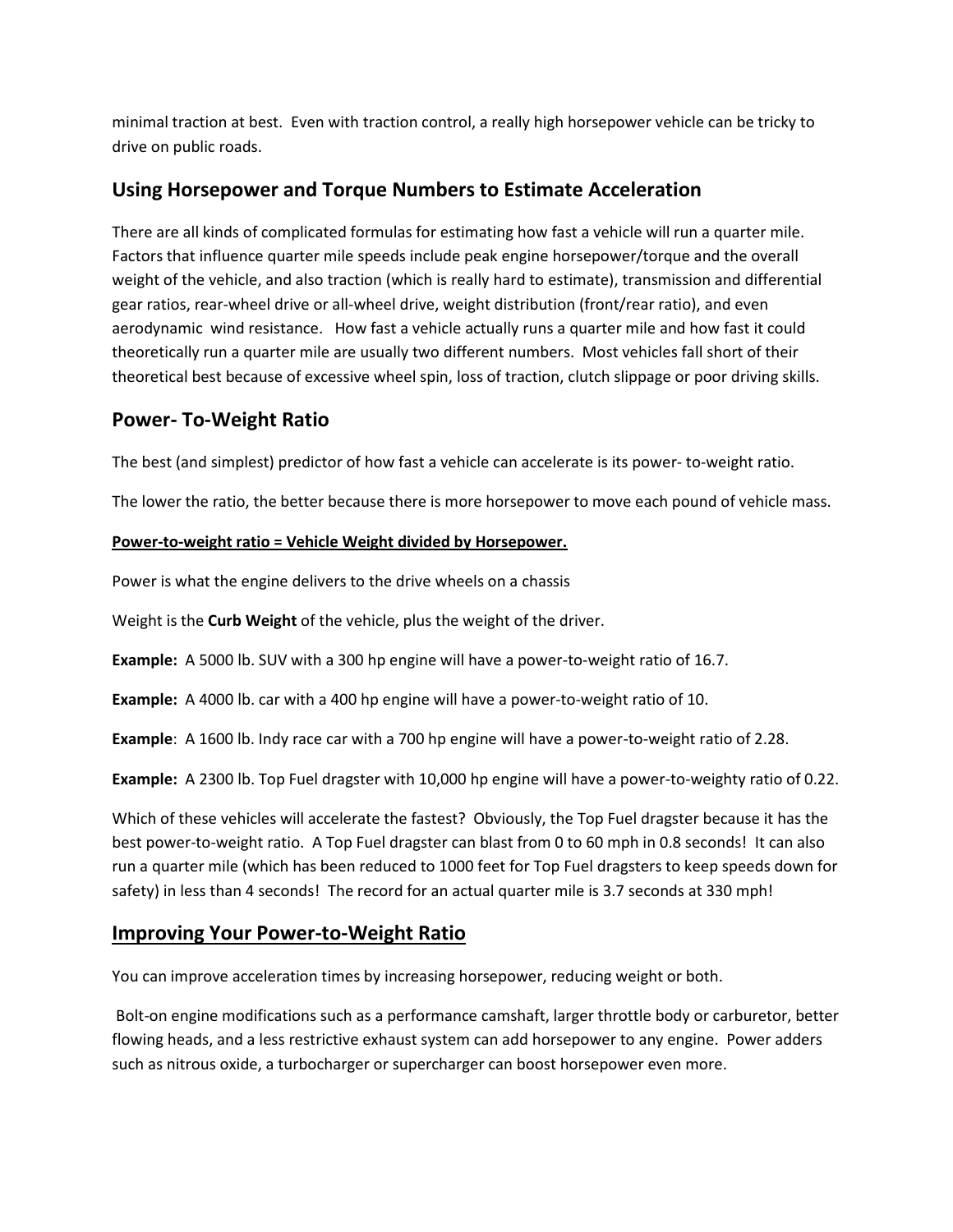Replacing heavy steel body panels with lighter weight aluminum, fiberglass or carbon fiber panels can shave off excess weight.

Changing the gear ratios in the transmission and/or differential can multiply torque for faster acceleration.

Installing soft compound tires or drag slicks can help your vehicle make better use of the power it makes by minimizing wheel spin for better traction.

Traction if often the limiting factor as to how quickly a vehicle can accelerate from a dead stop. Frontwheel drive cars are at a disadvantage because weight transfers rearward when accelerating hard, causing the front wheels to lose traction and spin. Rear-wheel drive vehicles are better IF the vehicle is not too nose heavy and there is adequate weight over the rear wheels to help maintain traction. The best stetup is all-wheel drive (AWD) because all four wheels can provide drive traction instead of just the front or rear tires.

# **Estimating Quarter Mile Times Using Power-To-Weight Ratio Numbers**

The following estimates for various power-to-weight ratios are based on some fancy math using a scientific calculator, some industry accepted equations and minimal wheel spin.

| P/W ratio      | Estimated E.T. (seconds) |
|----------------|--------------------------|
| 16             | 14.68                    |
| 15             | 14.36                    |
| 14             | 14.04                    |
| 13             | 13.69                    |
| 12             | 13.33                    |
| 11             | 12.95                    |
| 10             | 12.55                    |
| 9              | 12.11                    |
| 8              | 11.65                    |
| $\overline{7}$ | 11.14                    |
| 6              | 10.58                    |
| 5              | 9.96                     |

#### **Quarter Mile Elapsed Time = the cube root of the power-to-weight ratio times 5.825.**